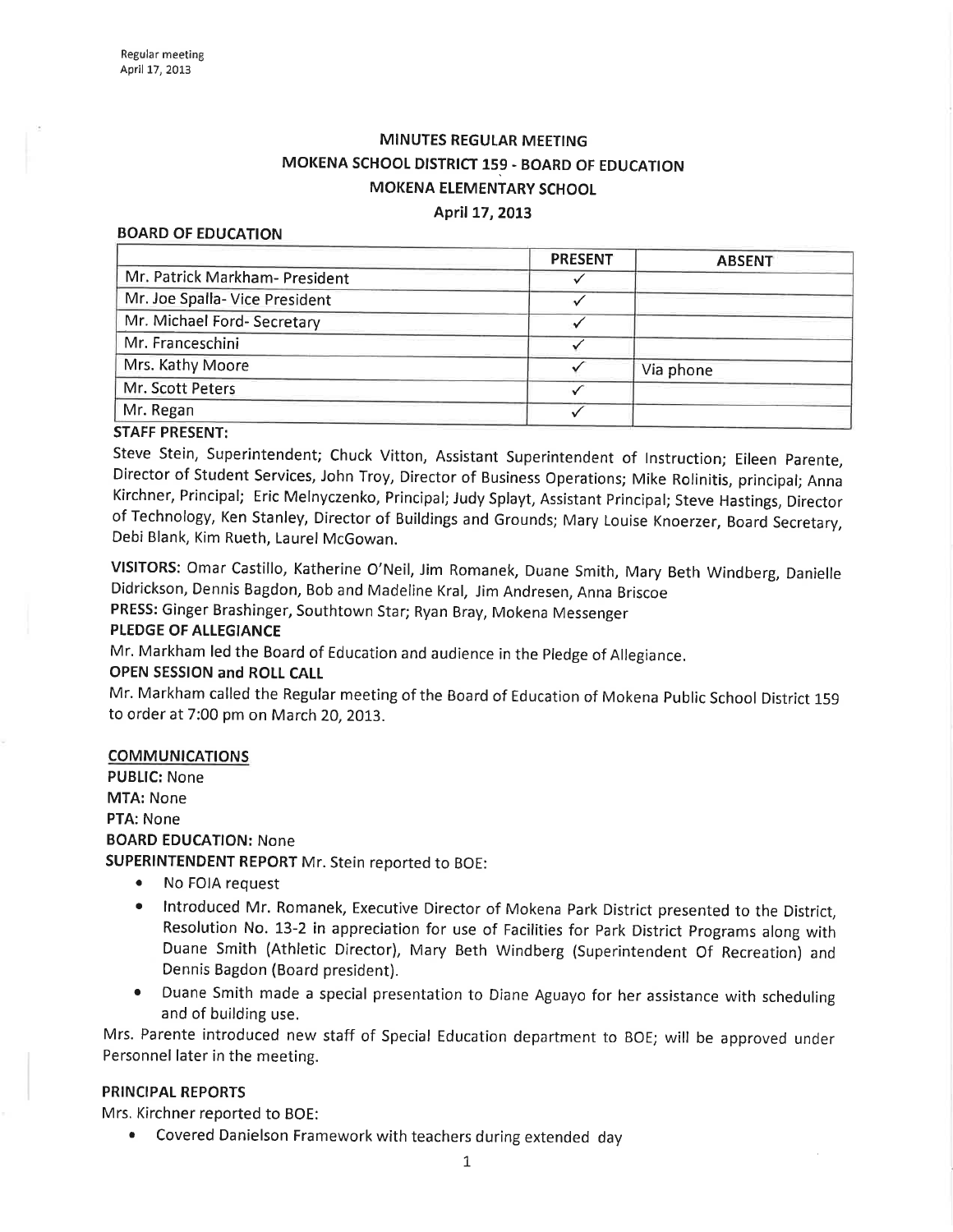• Enrichment testing

- Mr. Melnyczenko reported to the BOE:<br>• Covered Danielson Framework with teachers during extended day
	- MIS reached their \$10,000 goal for Fundraiser for St. Jude's ; volunteer teachers as human sundaes will be Friday 4/19

Mr. Rolinitis reported to BOE:

- Student, Jim DiFiore missed qualifying for National Geography Bee by one point.
- Shared the article in the **Southtown** regarding our super volunteer, Laurie Connelly who is an active member of our MPS Music Boosters
- Shared an article from the Mokena Messenger regarding Justas V., former student and his artwork at LW East.
- ' Busy month for MJH; Washington DC trip- 49 students; Choir Trip; Graduation May 2g,2oI3- 7 pm- LW East Auditorium; 5 tickets per family.

# APPROVAL OF PREVIOUS MINUTES

Mr. Ford moved to approve minutes for Regular Meeting March 6 and 20, 2013 and Closed Session March 20, 2013, seconded by Mr. Franceschini and Mr. Regan. The Board was all in favor.

# INFORMATION REPORTS

# FINANCIAL REPORT

The revenue for the month in all funds was \$392,020 or 2.9 % of budgeted revenues. The expenditures for the month in all funds were \$1,372,210 or 7.37% of the budgeted expenditures.

# TREASURER REPORT

Mr. Troy reviewed the Treasurer's Report with the BOE reporting an ending balance of \$8,717,374.01.<br>The District will receive tax payments in late May and June.

# STUDENT ACTIVITY REPORTS

Mr. Troy reviewed the quarterly Student Activity Report. He will be re-aligning some accounts and update guidelines for student activity reports.

# STUDENT TUITION FOR 2013-14

The figures for FY14 will be:

Per capita charge: \$6, 984.38 is the base; Annual tuition at 110% is \$7, 682.82; monthly tuition payment is 5853.65 for 9 payments.

Mr. Markham requested Mr. Troy to analyze the cost to bring back full-day kindergarten program.

# **2012 TAX EXTENSION**

We received the completed 2012 Mokena School District Tax Extension from the Will County Clerk's Office. For 2012, the Equalized Assessed Value (EAV) for the property in the District is \$565,025,263. This is \$30,308,084, or 5%, decrease from the 2011 EAV of \$595,333,347. The overall tax rate is 2.6694 compared to last year's 2.4452.

# SUMMER HOURS

Mr. Stein presented district Summer hours to BoE. Monday thru Thursday 7 am to 4 or 4:30 pm. The District will be closed on Fridays.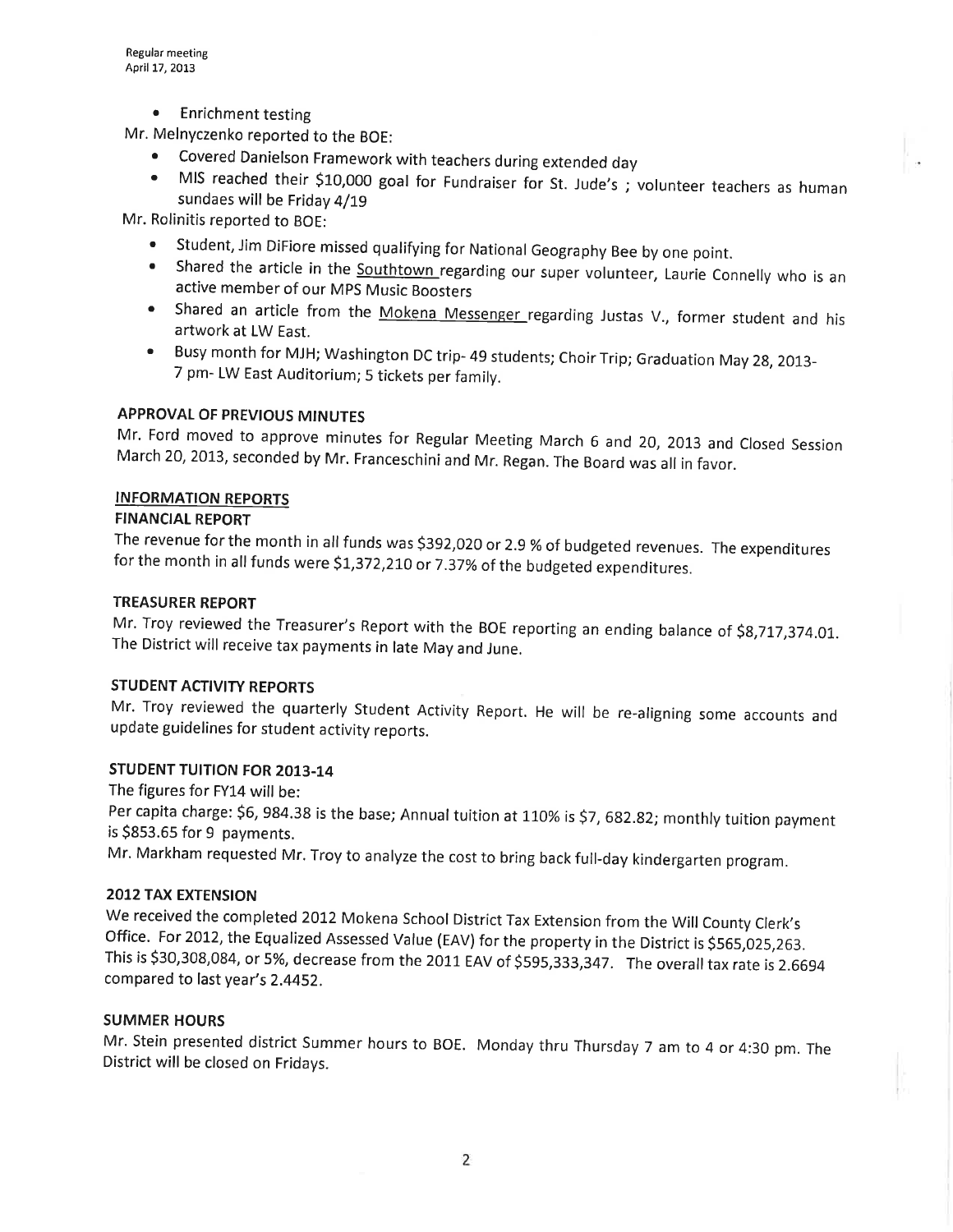#### cLosED sEsstoN

At 7:38 pm Mr. Spalla moved to adjourn to Closed Session for reasons of Personnel; Pursuant of 5ILCS  $120/2(c)(1)$ ; to return. Mr. Peters seconded the motion. The meeting was adjourned by unanimous vote.

At 8:L0 pm the Board of Education returned to Open Session.

#### ACTION REPORTS

#### DISTRICT BILLS

#### Recommended Motion:

Mr. Franceschini reviewed District bills this month. Mr. Franceschini moved to approve the bills as presented. The motion was seconded by Mr. Spalla.

### On Roll Call

Ayes: Mr. Ford, Mr. Franceschini, Mr. Markham, Mrs. Moore, Mr. Peters, Mr. Regan, Mr. Spalla Nays: None **Abstain:** None MOTION CARRIED 7-O

### AUDITOR RECOMMENDATION

### Recommended Motion:

Mr. Spalla moved that the firm Smith, Koelling, Dykstra & Ohm be awarded a three year auditing services bid for a cost of 521,000 in year one, \$22,000 in year two, and 522,500 in year three. The motion was seconded by Mr. Franceschini.

### On Roll Call

Ayes: Mr. Ford, Mr. Franceschini, Mr. Markham, Mrs. Moore, Mr. Peters, Mr. Regan, Mr. Spalla Nays: None **Abstain:** None MOTION CARRIED 7.0

# CONSENT AGENDA

# Recommended Motion:

Mr. Spalla moved to approve Consent Agenda items L through 4, seconded by Mr. Franceschini, as presented:

The following consent agenda items were approved as follows:

- 1. Bus Leasing from Midwest Transit
- 2. Classified Handbook addendum
- 3. Summer Help- Temporary Custodians
- 4. Policies :
	- a. 6:60 Curriculum Content
	- b. 6:60-AP Comprehensive Health Education Program
	- c. 6:60-E Notice to Parents of Students Enrolled in Family Life and Sex Education Classes
	- d. 6:140 AP Education of Homeless Children
	- e. 6:170 Title I Programs
	- f. 6:170-APl- Checklist for Development, lmplementation and Maintenance Of Parent lnvolvement
	- g. 6:!70-AP2- Notice to Parents Required to NCLB
	- h. 6:170- AP3- NCLB Checklist
	- i. 6:170-APl, El- District Level Parent lnvolvement Compact
	- j. 6:170- AP1, E2- School Level Parent Involvement Compact
	- k. 6:280-AP- Evaluating and Reporting Student Achievement
	- l. 4:110-Transportation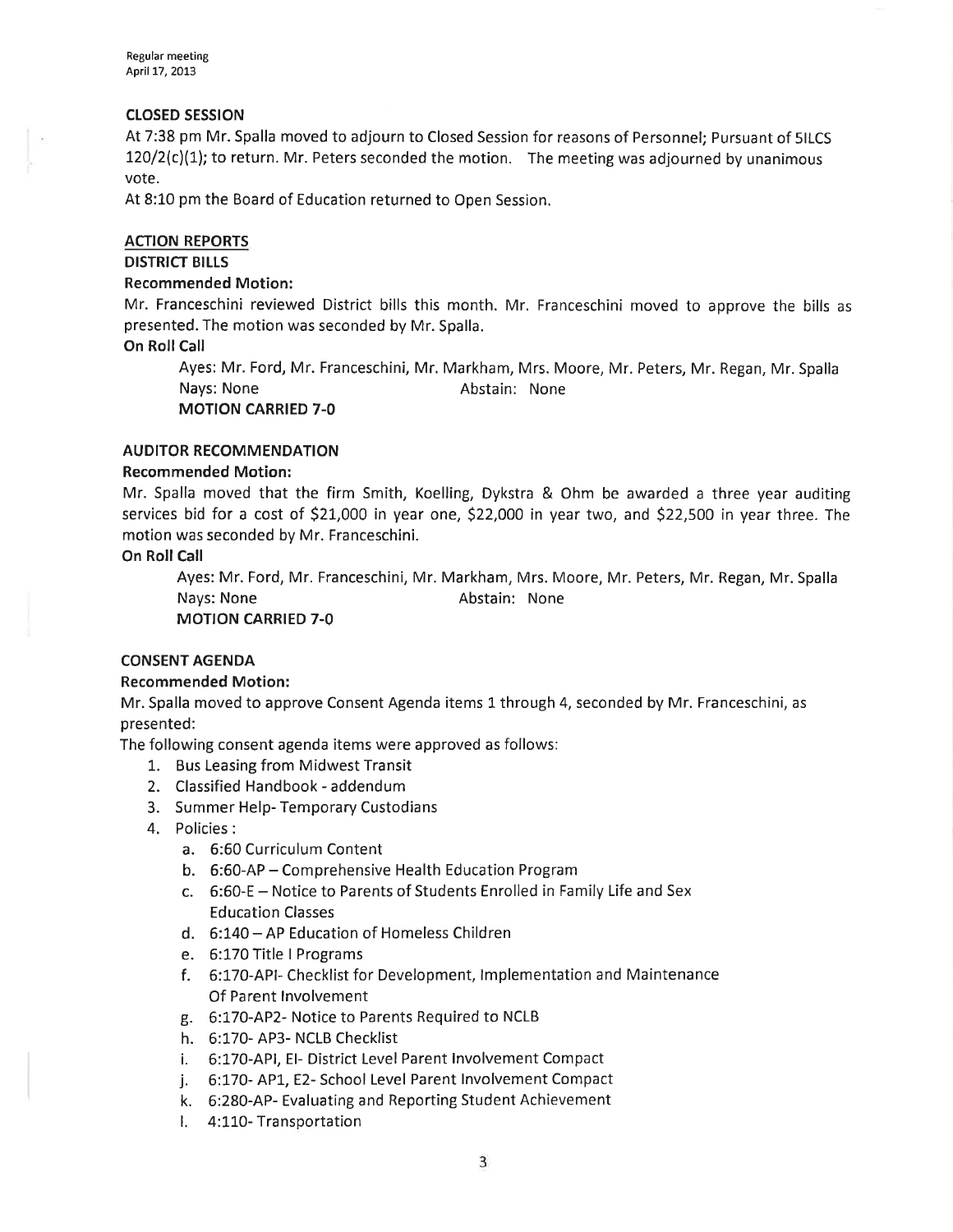- 
- m. 4:110-AP1- School bus Accident Checklist<br>n. 4:110- AP2-Bus Driver Communication Devices; pre-trip and post-trip and lnspections; and Driver Comments

# **On Roll Call**

Ayes: Mr' Ford, Mr. Franceschini, Mr. Markham, Mrs. Moore, Mr. peters, Mr. Regan, Mr. Spalla Nays: None Abstain: None MOTION CARRIED 7-O

### **PERSONNEL**

Mr. Peters moved to approved Personnel items 1-3 and 5 as presented; subject to background check and physical as presented. The motion was seconded by Mr. Ford and Mrs. Moore. On Roll Call

Ayes: Mr. Ford, Mr. Franceschini, Mr. Markham, Mrs. Moore, Mr. Peters, Mr. Regar<br>、 . . Nays: None Abstain: Mr. Spalla MOTION CARRIED 6-0 -1

# 1. Certified- New Hire

| Christine Grzybowski                     | Speech/Language<br>Pathologist                       | <b>MESH</b>              | 2013-2014<br>school year        | Step H, Lane 4<br>\$49,510                            |
|------------------------------------------|------------------------------------------------------|--------------------------|---------------------------------|-------------------------------------------------------|
| Laura Henly                              | <b>School Psychologist</b>                           |                          | DO/MES 2013-2014<br>school year | Step A, Lane 6<br>\$43,123                            |
| Daniel Raftery                           | <b>School Social Worker</b>                          | DO/MES                   | 2013-2014<br>school year        | Step A, Lane 6<br>\$43,123                            |
| Michele Spencer                          | Early Childhood<br>Teacher                           | <b>MES</b>               | 2013-2014<br>school year        | Step K, Lane 4<br>\$54,100                            |
| Stacie Soroka                            | <b>School Social Worker</b>                          | DO/MES                   | 2013-2014<br>school year        | Step L, Lane 6<br>\$59,692                            |
| Katherine O'Neil                         | Early Start Preschool<br>Teacher                     | <b>MES</b>               | 2013-2014<br>school year        | Step C, Lane 3<br>\$41,263                            |
| <b>Classified - New Hire</b><br>2.       |                                                      |                          |                                 |                                                       |
| Mary Therese Hedinski<br>Maria Lopez     | Sub Food Server<br>Food Server                       | <b>DO</b><br>DO          | 3/21/2013<br>4/8/2013           | \$8.31/hr<br>\$8.31/hr 5 days/wk<br>hrs/day           |
| James M. McClain II<br>Paulette Kowalski | Sub Food Server<br><b>SPED Para-</b><br>professional | DO<br><b>MES</b><br>year | 3/25/2013<br>2013-14 school     | \$8.31/hr<br>\$11.85/hr 7 hrs/day<br>5 days/wk 174/yr |
| Michelle Jennings                        | SPED Para-<br>professional                           | <b>MES</b><br>year       | 2013-14 school                  | \$11.00/hr 7 hrs/day<br>5 days/wk 174/yr              |
| Savannah Jenkins                         | SPED Para-<br>professional                           | <b>MIS</b><br>year       | 2013-14 school                  | \$15.04/hr 7 hrs/day<br>5 days/wk 174/yr              |
| Donna Versatto                           | SPED Para-<br>professional                           | <b>MIS</b><br>year       | 2013-14 school                  | \$14.60/hr 7 hrs/day<br>5 days/wk 174/yr              |